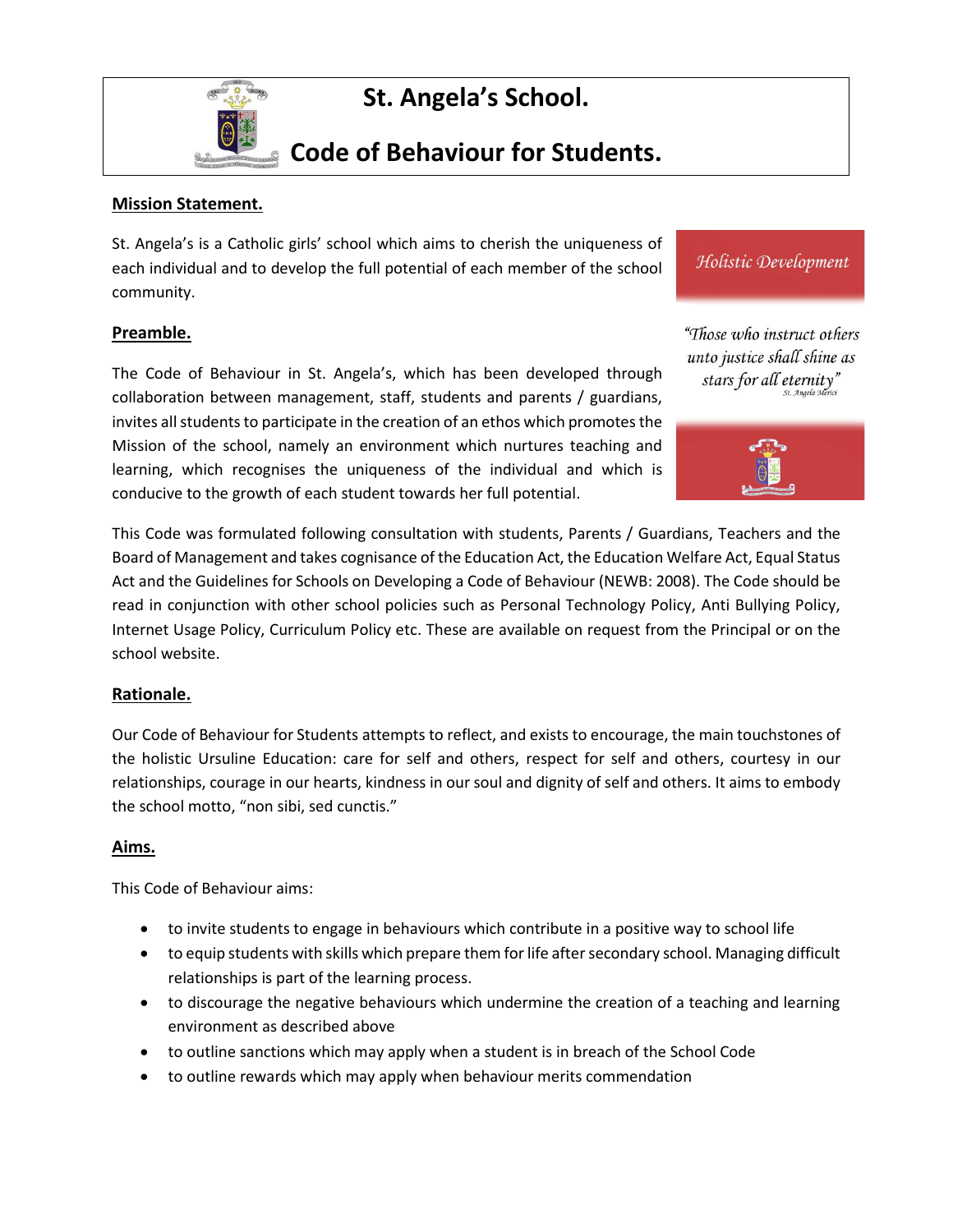Tutor Time at the start of each academic year is devoted to revisiting the Code with students so that all are familiar with its aims and contents. Reminders of aspects of the Code are frequent throughout the school year in notices, posters, messages home, Parents Nights etc.

#### **Scope.**

The Code of Behaviour applies to all students until the completion of their Senior Cycle (to the end of State Examinations) in St. Angela's School and should be observed while in school, when in school uniform, while travelling to or from school and while attending any school activity including trips, sporting and cultural events and work experience.

The Code may also apply to students whose misbehaviour outside school is connected with issues in school or whose misbehaviour outside school has a direct bearing on the school day and / or the safety or wellbeing of members of the school community while in school.

#### **Roles and Responsibilities.**

 $\triangleright$  Board of Management.

The Board of Management is the decision making body of the school and has a key role in the development and operation of this Code of Behaviour. All policies are developed with the authority of the Board of Management and have the approval of the Board before becoming official school policy. While the Board of Management is not involved in day-to-day procedures, it is the body to whom Parents/Guardians and students over 18 can make an initial appeal in cases of suspension or expulsion.

➢ Parents/Guardians.

The co-operation of Parents/Guardians is considered fundamental to the implementation of the school's Code of Behaviour policy. By enrolling their daughter in the school, Parents/Guardians indicate an understanding of the rationale underpinning the Code and also their agreement with and support for the aims and ethos of the school. This agreement is revisited at interviews with incoming 1<sup>st</sup> Year students. Parents / Guardians are reminded that the Code serves the common good; the rights of the majority to learn and grow should not be undermined by an individual or group of individuals.

➢ Students.

The school expects that students will at all times do their best to uphold the Code of Behaviour and the spirit of the Code in school. All students sign their acceptance of the Code when they enter the school in 1<sup>st</sup> Year. As part of their learning process, students are encouraged to be accountable for their behaviour, to "own" their behaviour and to commit to changing negative behaviour.

Students are reminded that when disputes arise in the implementation of the Code of Behaviour, they have a responsibility to try to resolve these disputes with courtesy and respect, as this is the Ursuline Way.

➢ Staff.

St. Angela's School acknowledges the role of Teachers in the development and operation of the Code of Behaviour. The school recognises that a Teacher / Supervisor's main focus is in the area of teaching and learning and that they have a pivotal role to play in behaviour management. Teacher /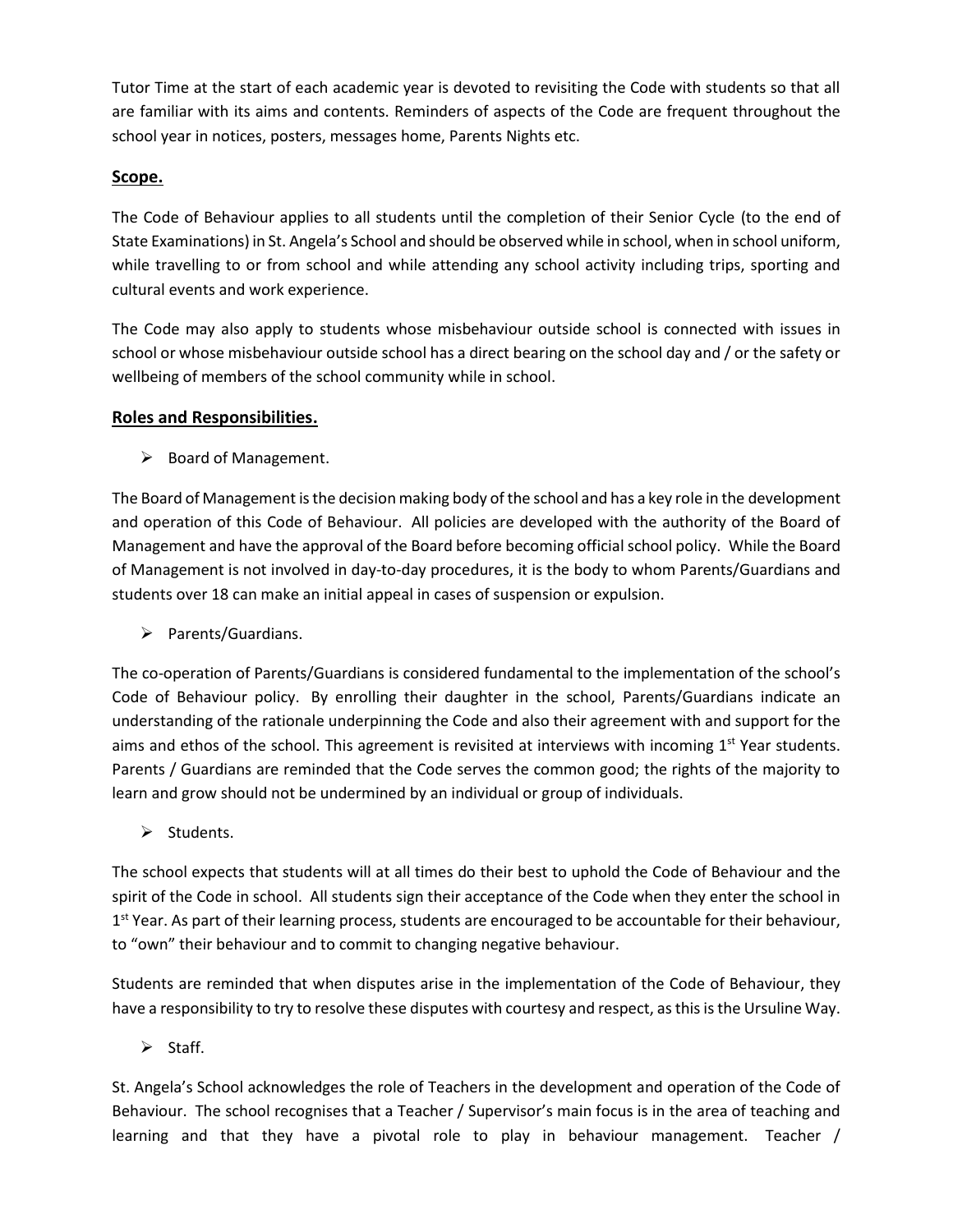Supervisors, Tutors, Year Heads, Guidance Counsellor, Learning Support Teacher, Deputy Principal, Principal, SNAs, psychological services and other agencies all have specific roles to play in upholding the Code. The school also acknowledges the contribution of all other staff members in the development and operation of the Code of Behaviour. In particular they have a responsibility to report incidents of misbehaviour and examples of positive behaviour they witness.

The School recognises that skilled classroom management hinges of the development of relationships between Teacher and student. The Teacher / Supervisor is responsible for managing negative behaviour in ways which sanction misbehaviour fairly and which encourage learning.

The school acknowledges that while absolute consistency of application of the Code of Behaviour for Students may offer security, it does not always reflect the uniqueness of each individual. Therefore, rigid application of the Code is not advisable in every case.

## **Positive Discipline and the Nurturing of Character.**

The daily work of St. Angela's School rests on the shoulders of our Pastoral Care structures, which aims to create positive relationships throughout the school community, between students and adults.

As part of the Code of Behaviour, the school may use several measures to nurture and incentivise positive behaviour. Examples include:

- Leading by example: we hope that students will learn to model their conduct and positive behaviour on behaviour which they observe in adults in the school.
- Praise and positive feedback: verbal and written, formal and informal.
- On-going communication / liaison with the family.
- Use of the Pastoral Care structure, as appropriate (Tutor, Year Head, Chaplain, Guidance)
- Differentiation of the school curriculum where appropriate
- Use of outside agencies: National Educational Psychological Service (NEPS), Tusla (Former National Educational Welfare Board), Barnardos etc.
- Liaison with local organisations: SHY, SWAY etc.
- Use of "Subject Report" booklet: an aide to monitor and record positive behaviour
- Use of "Organisational Aide" booklet: an aide to get organised
- Use of "Effort Diary"; goal setting and behaviour targets
- Use of sign in and sign out sheets / attendance agreements.
- Use of Merit Slips, where perceived in a positive way by the student
- Awards and Certificates
- Positive letters home / notes in copies or journal
- Engagement of SNA or other key personnel to monitor and reward students
- Individual and class rewards
- Appointment to positions of responsibility

#### **Responding to Negative Behaviour.**

The school's Pastoral Care structure is well placed to seek to understand why negative behaviour takes place, and to respond appropriately. Thus, negative behaviour may be referred onwards towards Guidance, SEN, Tutor etc.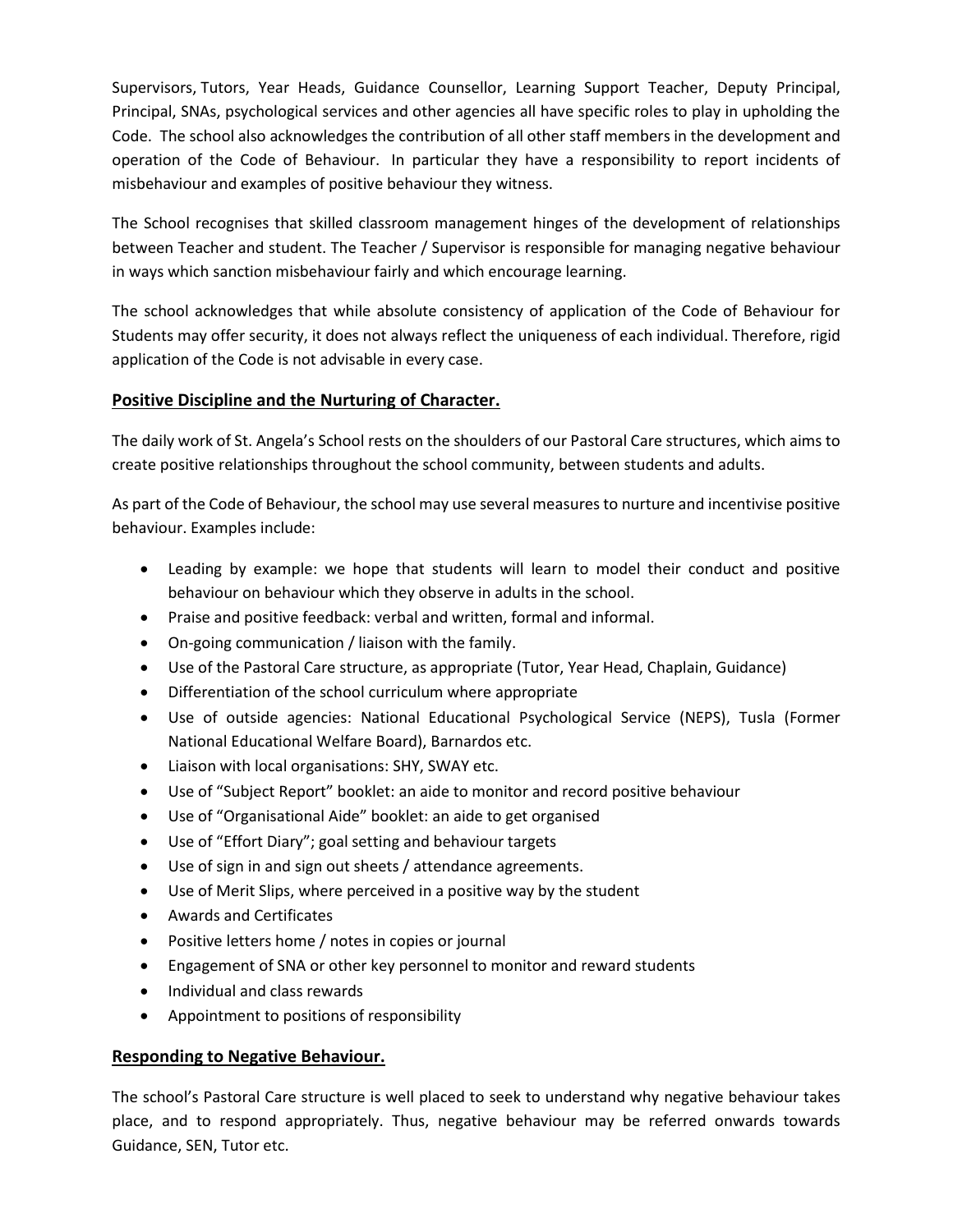Learning from our mistakes is valuable. St. Angela's School is a safe place in which to make mistakes, accept consequences and learn from one's behaviour and about oneself. In the spirit of St. Angela, forgiveness comes swiftly in our school. In St. Angela's, we believe that students must be afforded the opportunity to emerge from negative behaviour and from sanctions with dignity.

The purpose of a sanction is to bring about a change of behaviour by:

- helping the student to learn their behaviour is unacceptable.
- helping her to recognise the effect of her actions and behaviour on others.
- helping the student (in ways appropriate to her age and development) to understand that she has choices about her own behaviour and that all choices have consequences.
- helping her to learn to take responsibility for her behaviour.
- reinforcing the boundaries set out in the Code of Behaviour.
- signalling to other students and to staff that their well-being is being protected.

In instances of more serious breaches of the School Code, sanctions may be needed:

- to prevent serious disruption of teaching and learning.
- to keep the student or other students or adults safe.

Examples of a Teacher / Supervisor's response to negative behaviour might be:

- Notes home in the School Journal / letter home
- Immediate naming of the misbehaviour and discussion of same
- Verbal warning
- Record kept in Teacher / Supervisor's notes
- Request for signature of Parent / Guardian
- Request for meeting with a Parent / Guardian
- Extra tasks, which relate to curriculum (eg extra lap, extra quotes to learn, extra corrections, additional piece of research, additional piece of written work.) These should all be within the ability of the student.
- Private talk before or after class
- Phone call home
- Withdrawal of privilege or responsibility
- Referral to Tutor / Year Head / Deputy Principal
- "Time out" in supervision of another member of staff or in another classroom
- The Deputy Principal and Principal may give an automatic Detention, should circumstances warrant it.
- The Principal, or Deputy Principal in the absence of the Principal, may suspend a student from school for a period for repeated or serious breaches of the School Code.
- Use of "Discipline Slip", when the Teacher / Supervisor's own methods have failed. A Discipline Slip is a record of an event written by the adult. The slip gives brief student details, the date of the event, the nature of the event and the student's response at the moment the negative behaviour is recorded. The student is encouraged to sign the slip with the Teacher / Supervisor, as an acceptance that an event has taken place and as acknowledgement that the matter has either been resolved or requires further discussion between the Year Head and student later. The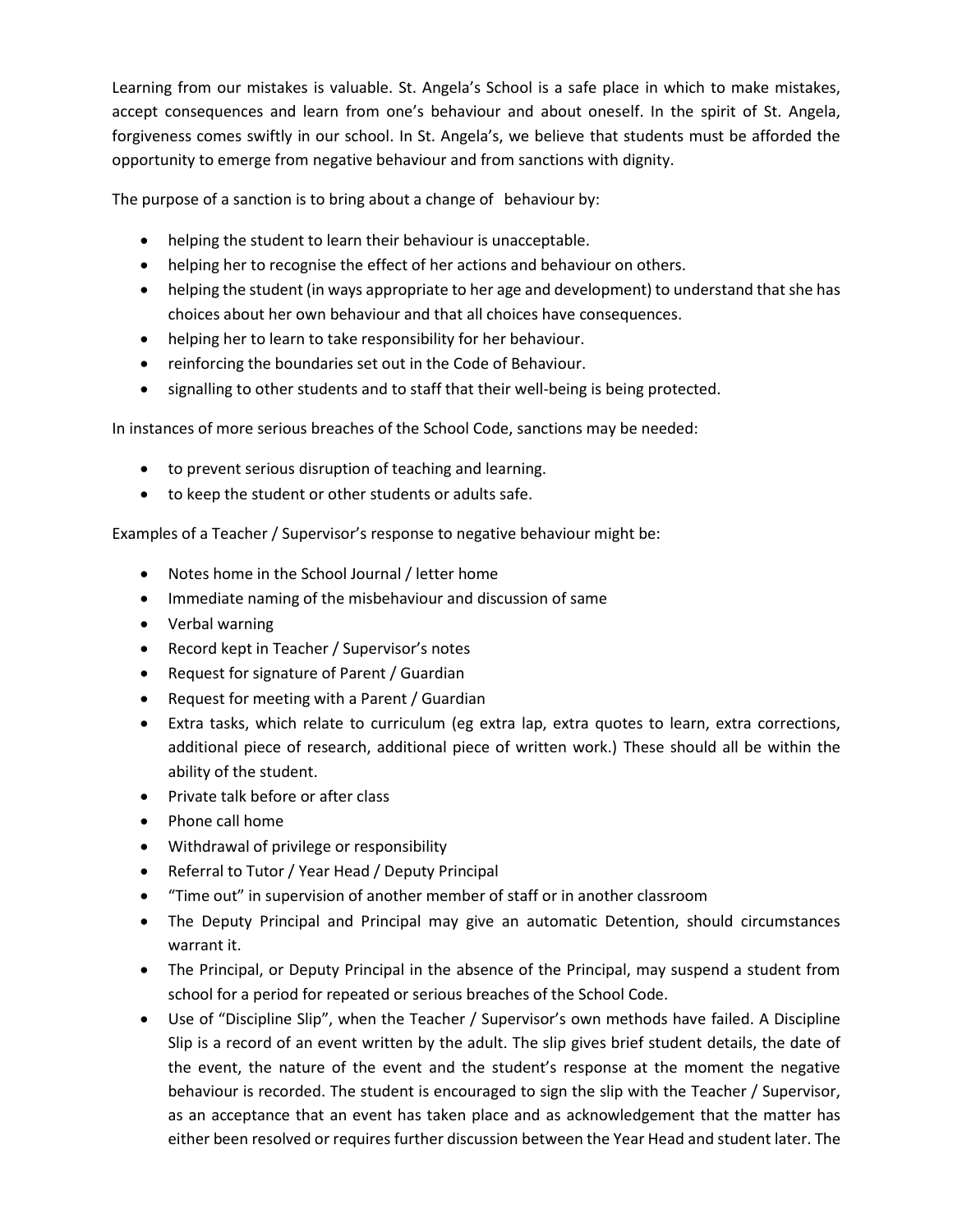Teacher / Supervisor will log the slip with the Year Head (a copy is given to the Tutor for his or her consideration.) The Year Head will choose an opportune time to discuss the event or accumulation of events with the student and/or Teacher. The student is invited to discuss the matter fully with the Year Head. Following the Year Head's intervention, points may be recorded. If 9 points accumulate, the student will be required to do Detention. (See below.)

Each student starts each academic year with a clean sheet.

Guidelines for Year Heads are as follows:

| Homework not done                                       | 1 point                  |
|---------------------------------------------------------|--------------------------|
| Homework continually not done                           | 3 points                 |
| Uniform incomplete / inadequate                         | 1 point                  |
| PE uniform incomplete / HEC materials missing           | 2 points                 |
| Absent without permission for part of the<br>school day | $6$ points $-$ detention |
| Absence without signing out properly                    | $6$ points $-$ detention |

Sanctions which are not acceptable include: lines, unsupervised "time out" or indefinite removal from class (unless sanctioned by Deputy Principal or Principal).

#### **Detention.**

Detention takes place periodically after school and is of two hours' duration. Detention is supervised by a staff member. Parents / Guardians are informed in writing in advance. Unless she is repeatedly absent from school, the student will co-sign the letter of Detention before it is posted. This acts as a form of notification for the student and her family in the unfortunate event that the letter becomes mislaid in post.

- Students are required to arrive punctually and in complete uniform, ready to work.
- Students may not study or do homework in Detention.
- Students may be asked to complete a written assignment or to assist in an area of the school during Detention.
- If the student is unable to attend Detention, written notification, giving an acceptable reason, must be received by the Year Head on or before the last school day prior to the Detention.
- Students who do not attend Detention, even if a letter is received, will be given three discipline points and sent a rescheduled date. The student must attend on the second date, or be considered in serious breach of the School Code.
- Disruptive behaviour during detention may lead to a further sanction.
- Students who continue to receive discipline slips after a 3rd detention may be suspended, at the discretion of the Principal.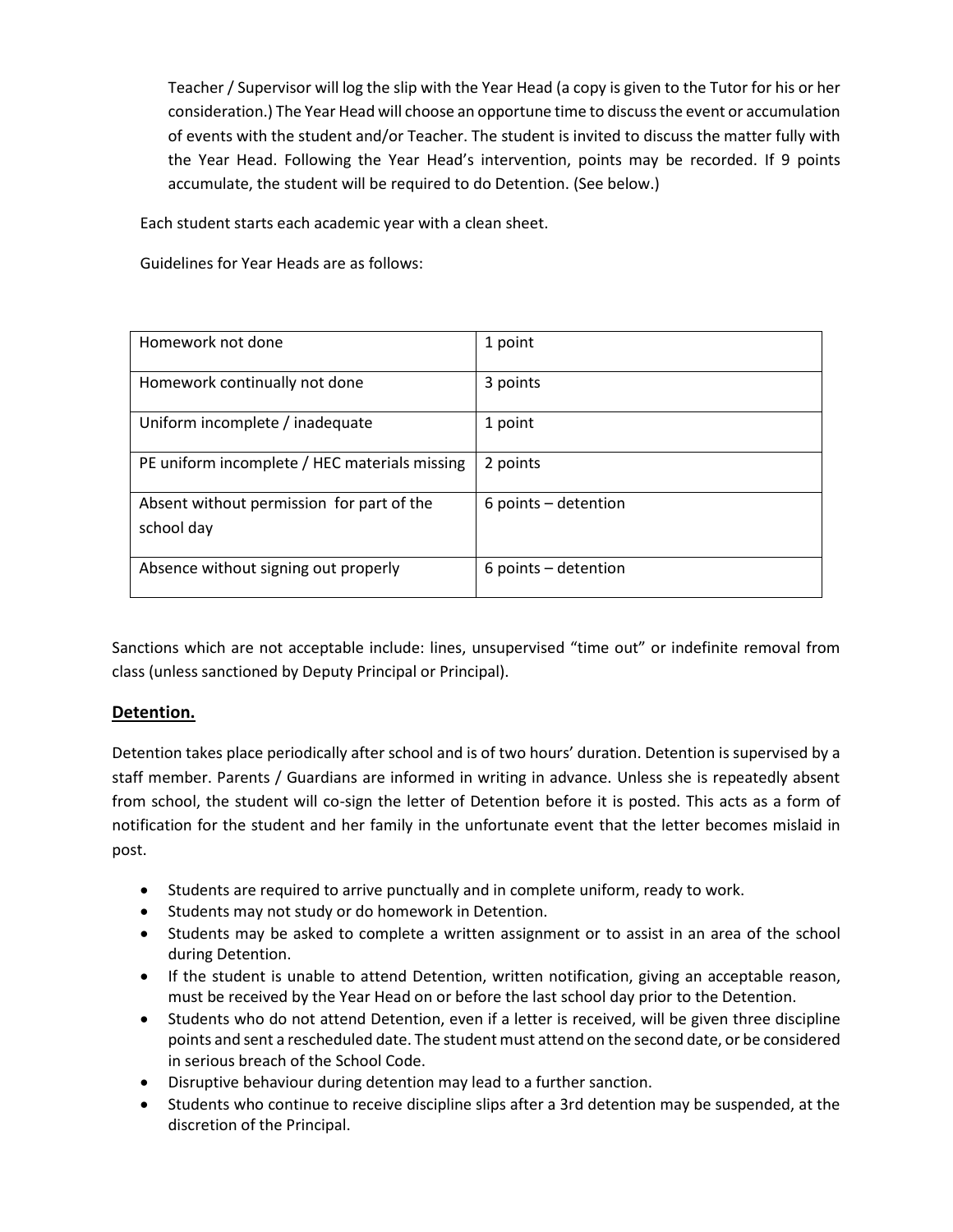## **Suspension and Expulsion Policy.**

The Suspensions and Expulsions Policy of St. Angela's School exists as a separate document to the Code of Behaviour and is available on request.

Suspension is a serious sanction, used in the following circumstances:

- Repeated deliberate breaches of the Code of Behaviour
- The student's continued presence in the school constitutes a threat to safety
- The student is responsible for serious damage to property
- Theft
- Serious Breach of Personal Technology or Internet Usage Polices
- Violence or threat of violence
- Serious insubordination / defiance
- The student's behaviour has had a seriously detrimental effect on the education of other students
- The student poses a threat to the conduct of a House or State Examinations

The Principal will notify the parents / guardians and the student in writing of the decision to suspend.

#### **Rules and Standards.**

Students are invited to embrace the spirit of the School Code without recourse to "Rules". However, below is a series of clear statements outlining standards of behaviour which are encouraged and those behaviours which are prohibited.

We value and encourage….

- $\triangleright$  Respect for each other; diversity of experience and opinion, inclusive behaviour
- ➢ Honesty and integrity; courage to do the right thing, keeping one's word
- $\triangleright$  Courtesy and good manners; saying please and thank you, allowing others pass through doorways, respectful language, not interrupting, standing for the teacher at the start of class or when he/she enters the room, greeting each other pleasantly, showing a welcome to visitors, avoidance of foul language and disrespectful use of the Lord's name, treatment of Teacher outside school
- $\triangleright$  Care for the environment; avoidance of litter, respect for our personal space and property and that of others; respect for other peoples' work and the space in which they carry out their work
- $\triangleright$  Healthy living; balance in our lifestyle
- $\triangleright$  Kindness and understanding; care for others, looking out for others, especially the weak and vulnerable
- ➢ Honesty of effort; taking responsibility for one's own learning and attendance; punctuality, asking questions, catching up on work missed
- $\triangleright$  A good heart; what lies beneath our physical appearance
- $\triangleright$  Safe conduct; walking on the left, using the correct stairs, following instructions of Fire Drill

1.Health and Safety.

- In the interests of ease and safety of movement, students are asked to please walk on the left.
- Students are required to behave in an orderly fashion on corridors and classrooms during the day. Rough contact is forbidden. Jostling, shoving and crowding games are forbidden. Throwing items in a dangerous way is forbidden.
- Students are not permitted to hang out windows or to use windows or fire doors as an exit route.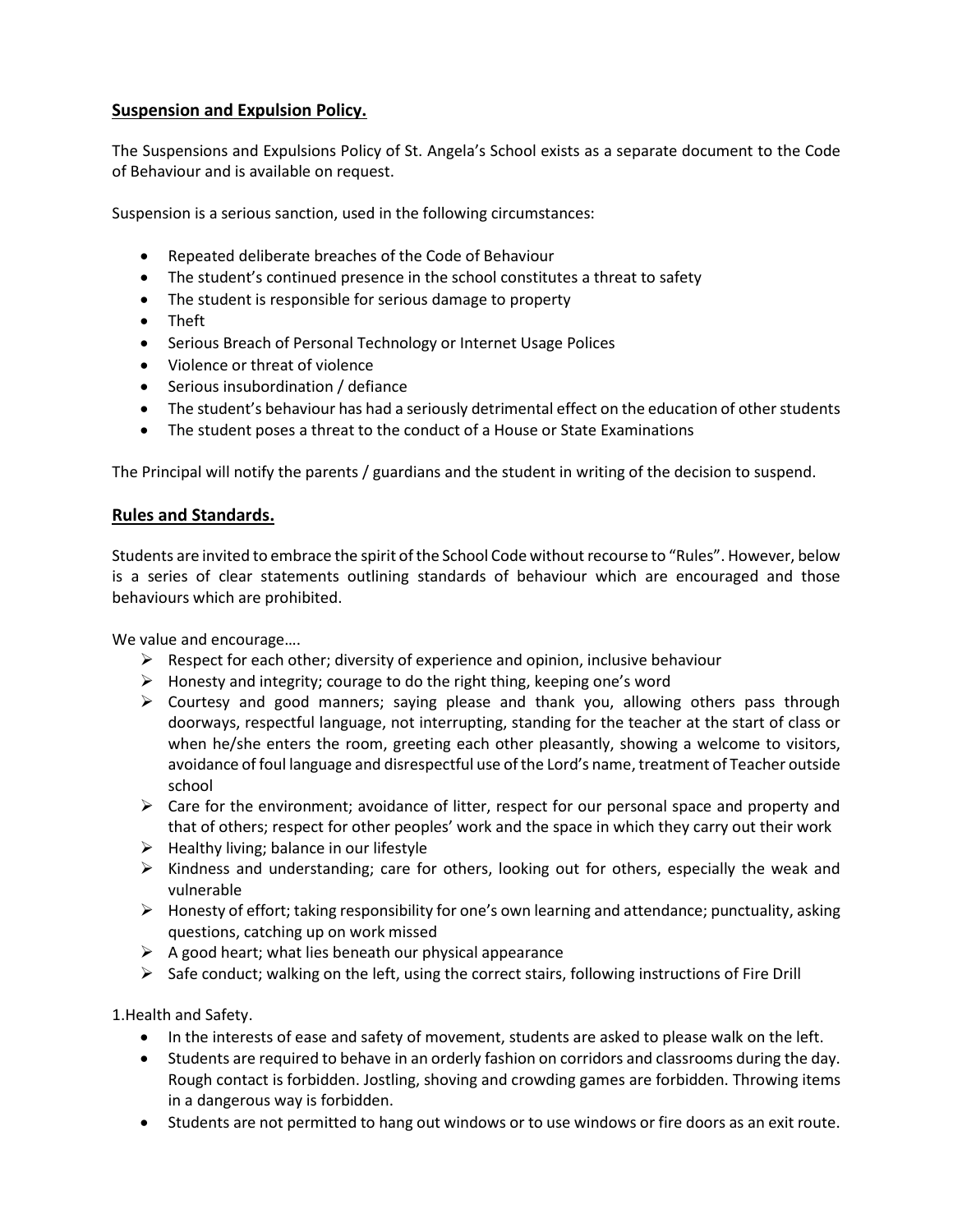- Students are required to follow instructions for Fire Drill. In the event of an alarm: No running. No talking. Move swiftly and carefully. Stand in alphabetical order in the designated location, until returned to class. Inappropriate use of fire alarm / tampering with fire equipment is a serious breach of this Code.
- Students are not permitted to bring alcohol, illegal substances or hallucinogens to school. It is absolutely forbidden to consume these items in school, or to attend school under the influence of alcohol or such substances. If there is a suspicion that a student has consumed alcohol or such a substance, she will not be allowed to attend class. A Parent / Guardian will be notified immediately. Further action and appropriate sanction (up to and including suspension), may ensue. The school reserves the right to contact Garda and other services, should the situation require it.
- Students are not permitted to use alcohol, illegal substances, or hallucinogens or to smoke tobacco or a vapour apparatus while in school uniform or on any property of the Ursuline Community. This includes outside the school gates. Breach of this rule may lead to suspension or further sanction.
- Students who drive to school must apply through the DP office and must supply evidence of full licence and insurance details. Student drivers may not carry passengers, other than sisters. Student drivers are not permitted to leave the school grounds during the day in their car, even to attend medical appointments. The barrier code is not for student use.
- Students needing to use the lifts must apply through the DP office. Students may not use the school lifts unaccompanied.
- Students are not permitted to eat or drink outside the designated lunch space inside the school building. Each student is responsible for tidying up after herself, whether she chooses to eat inside the building, on the grounds or beyond the school grounds.
- Nuts and nut products are prohibited for health and safety reasons. Carbonated, high sugar drinks are not permitted. Crisps and chewing gum are not permitted. Sports drinks are permitted, though are advised only for those participating in sport.

2.Studies.

- Honest effort is required of all students. Students who are struggling are asked to speak to their Class Teacher or Class Tutor.
- The school has a Homework Policy. All students are required to have the school Journal in class each day, in which to record homework and revision plans. Students who come to class without the required homework are asked to speak to the Teacher at the start of class. Students who do not present homework are required to have a note from home explaining the reason. The Journal may be used for this purpose. Breaches of this element of the Code will be met with an appropriate sanction, given by the Class Teacher.
- Repeated failure to make an honest effort, to present homework or to present without the required kit, uniform, ingredients or equipment will be recorded on a Discipline Slip and referred to the Year Head for sanction.
- Students are asked to treat their text books, equipment and notes with respect. All items should be marked with the student's name. Belongings should be stored in the student's locker, allocated at annual Registration, and accessed at break times. Items left lying around will not be stored for the student.
- Tutor Time is given to the explanation of Rules for House Exams and Mock Exams. A copy of these rules is available on request. Sanctions may apply if these rules are breached. Any undermining of the integrity of the exam or disturbance of the smooth running of the exam is a serious breach of this Code and will be dealt with accordingly. This includes any attempt to communicate with another student or any attempt to obtain assistance from another student once in the examination venue.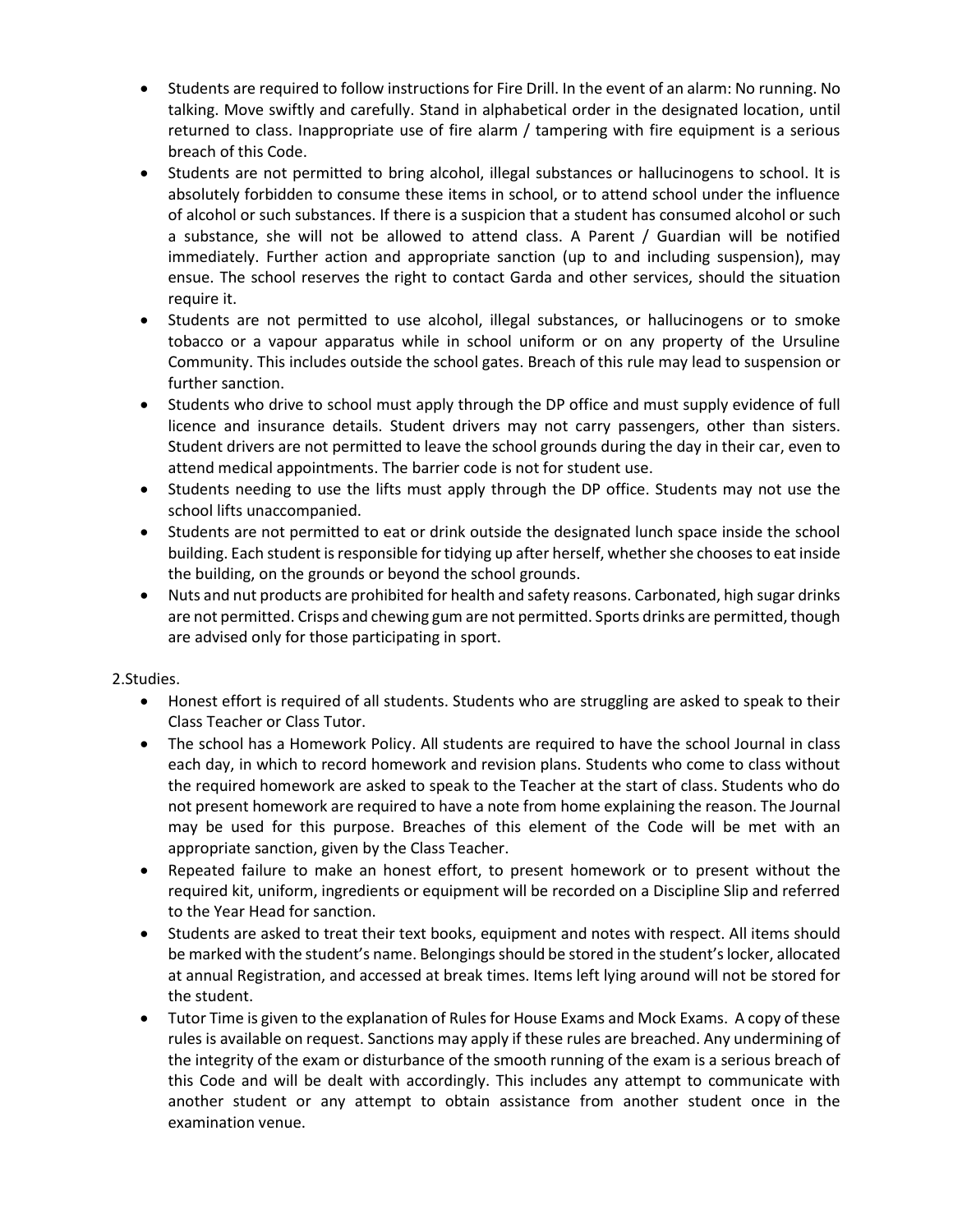3.Attendance.

- If a student is absent from school, a note explaining the absence must be brought to the Tutor for signing. The note must be brought to Reception. If the note is not presented to the Tutor within a reasonable length of time, discipline points will be given.
- If a student is absent for a full day without permission of Parent / Guardian, a Detention may be given. If a student is absent for part of a day without permission of Parent / Guardian or Teacher, 6 points or more may be given
- If a student needs to leave school early, she must bring a note explaining the reason for early departure to her Tutor/ Year Head/ Deputy Principal/ Principal for signing. She must then bring the signed note to Reception where she waits to be collected by Parent/Guardian. The student then signs the DEPART EARLY BOOK. If an adult is not available at Reception, the student must fill in a DEPART EARLY SLIP. Note: a member of staff must give permission to leave early. If the above procedure is not followed correctly, 6 points may be given.
- If a student is late to school, the ARRIVE LATE BOOK MUST BE signed. The receiving Teacher will record the late arrival on a Discipline Slip. The receiving Teacher will request a note from home for the following day.
- If a student does not return to school after lunch, a phone call to the General Office in order to explain the absence must be received before the end of the school day. Otherwise this is considered to be Absence without Permission and 6 points or more may be given. A note to explain the absence is also required when the student returns to school.
- No student is permitted to leave the school, except at lunchtime, unless accompanied by a Parent / Guardian. This applies to students who are permitted by a Parent to attend for an appointment outside the school. Occasions will arise when students are permitted to leave the premises on school business.

#### 4.Uniform.

The school has a detailed School Uniform Policy, which outlines sanctions for breach of the policy. This is available on request or on the school website.

The uniform of St. Angela's School consists of the following:

- ➢ Plain, black, flat, sturdy, non-slip shoes. (Dark navy "deck" shoes are acceptable.) Black runners/ sports shoes are not allowed. Black 'chunky' style shoes that look like runners are not allowed. As a guide, footwear displaying a logo associated with runners/ sport shoes are not allowed. If you are unsure, please ask. Shoes must have an adequate sole to provide support to the foot. Students are asked to wear shoes which do not leave a stain on flooring.
- $\triangleright$  Grey knee length socks OR mid grey tights. Embellished, patterned or ribbed tights are not allowed.
- $\triangleright$  A grey, A-line, school skirt (one inverted pleat at the front), worn to the knee. This is to be purchased from the school suppliers. (Please see section on "Symbols of Faith") **OR** grey uniform trousers with slight red pinstripe (these are only available from the school suppliers.)
- $\triangleright$  A red, round neck, crested school jumper. This may be removed in warm weather, once undergarments are not clearly visible.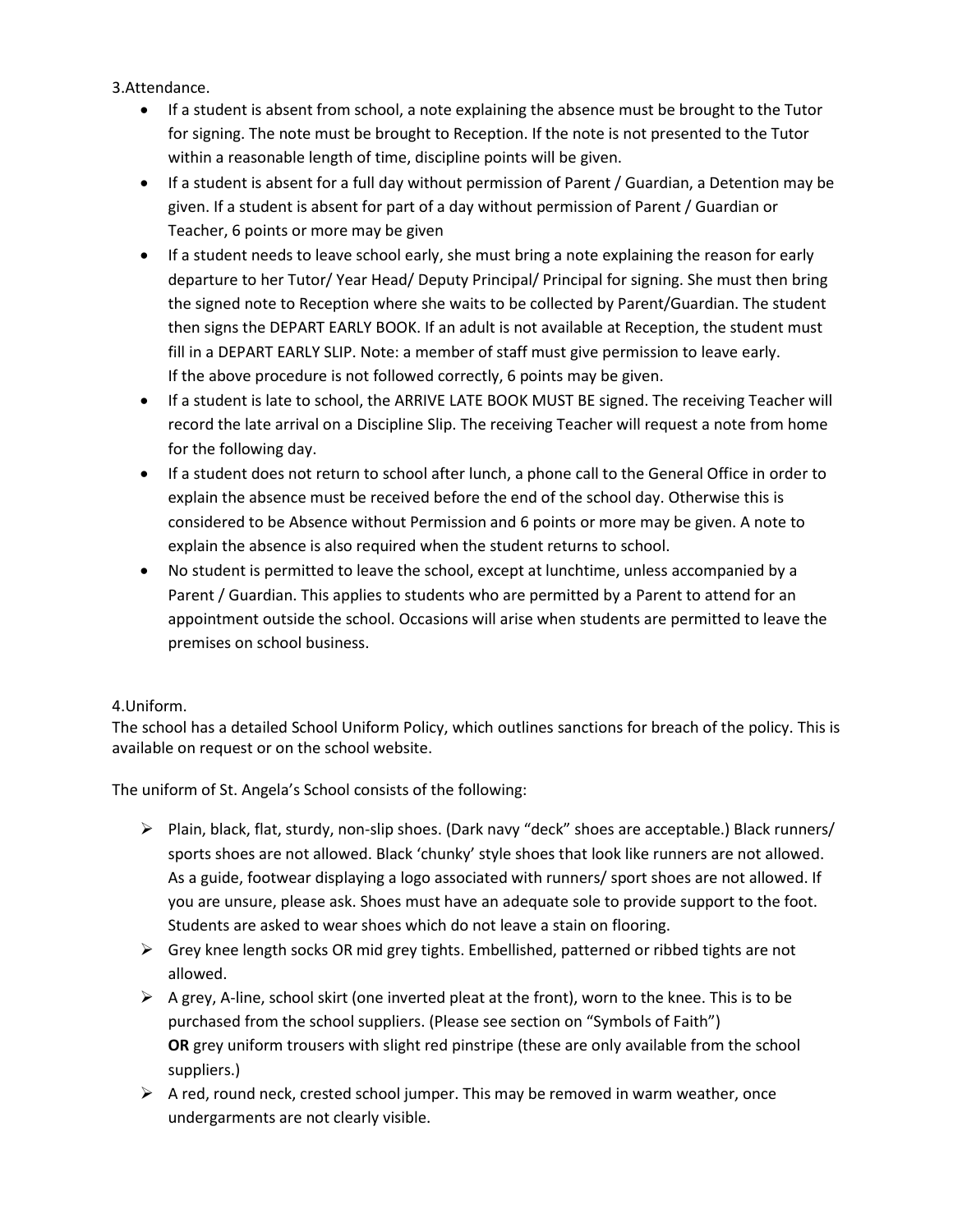$\triangleright$  A plain, stiff, pointed-collared, white dress shirt. This may be short or long sleeved and of a quality sufficient to ensure that undergarments are not visible. The shirt must be tucked in to the waist band of the skirt. Coloured T shirts may not be worn under the shirt. A white T shirt / vest / string top is acceptable. White polo shirts are not allowed.

The compulsory PE uniform consists of:

- ➢ Plain navy, tracksuit ends available only from our school suppliers. Tight fitting tracksuit ends or leggings are therefore not allowed.
- ➢ A red dry-fit breathable polo shirt with St. Angela's crest available from our school suppliers.
- ➢ Sport Socks.
- ➢ Suitable trainers/running shoes. These should be white soled.
- $\triangleright$  A sports singlet may be required for certain competitive sports. PE staff and Mentors will advise at the time of competition.
- $\triangleright$  A navy half-zip with school crest is also recommended. This is available from our school suppliers. The navy half-zip is compulsory for 1<sup>st</sup> Year students 2022.

#### Symbols of Faith:

- $\triangleright$  No student will be prevented from wearing a religious symbol or garment in accordance with her religious tradition, subject to the conditions below.
- $\triangleright$  A student may wear the Hijab (plain white, grey or black) without embellishment or accessories.
- $\triangleright$  A longer length skirt is available from School Uniform stockists. This must be worn in a way that will not cause the student to trip.
- $\triangleright$  The wearing of the Nicqab, Chador or Burqua impedes interaction and communication between a student and her teacher and classmates. This is unsatisfactory. A student who wishes to wear these garments must make an application in writing to the Principal.

#### Appearance:

- $\triangleright$  Students are reminded that personal appearance while in uniform reflects on the school as a whole.
- $\triangleright$  Emblems and logos are not permitted on uniform clothing.
- $\triangleright$  A student may wear one ring, one pair of small, stud earrings and a wrist watch only. These items may not protrude in an unsafe way from the skin. Necklaces (unless a symbol of faith worn inside the jumper), chokers, spacers, bracelets and cuffs are not permitted.
- $\triangleright$  Over embellished hair accessories may not be worn.
- ➢ Facial / Body piercings are not permitted. Students will be asked to remove piercings or remain at home until it is safe to do so. Covering piercings is not acceptable.
- ➢ Hair colour or style which is deemed overtly exhibitionist may not be worn. The school management reserves the right to determine what is acceptable for school purposes.
- $\triangleright$  Make up, including nail polish and false nails, are forbidden.

School uniform worn at other times: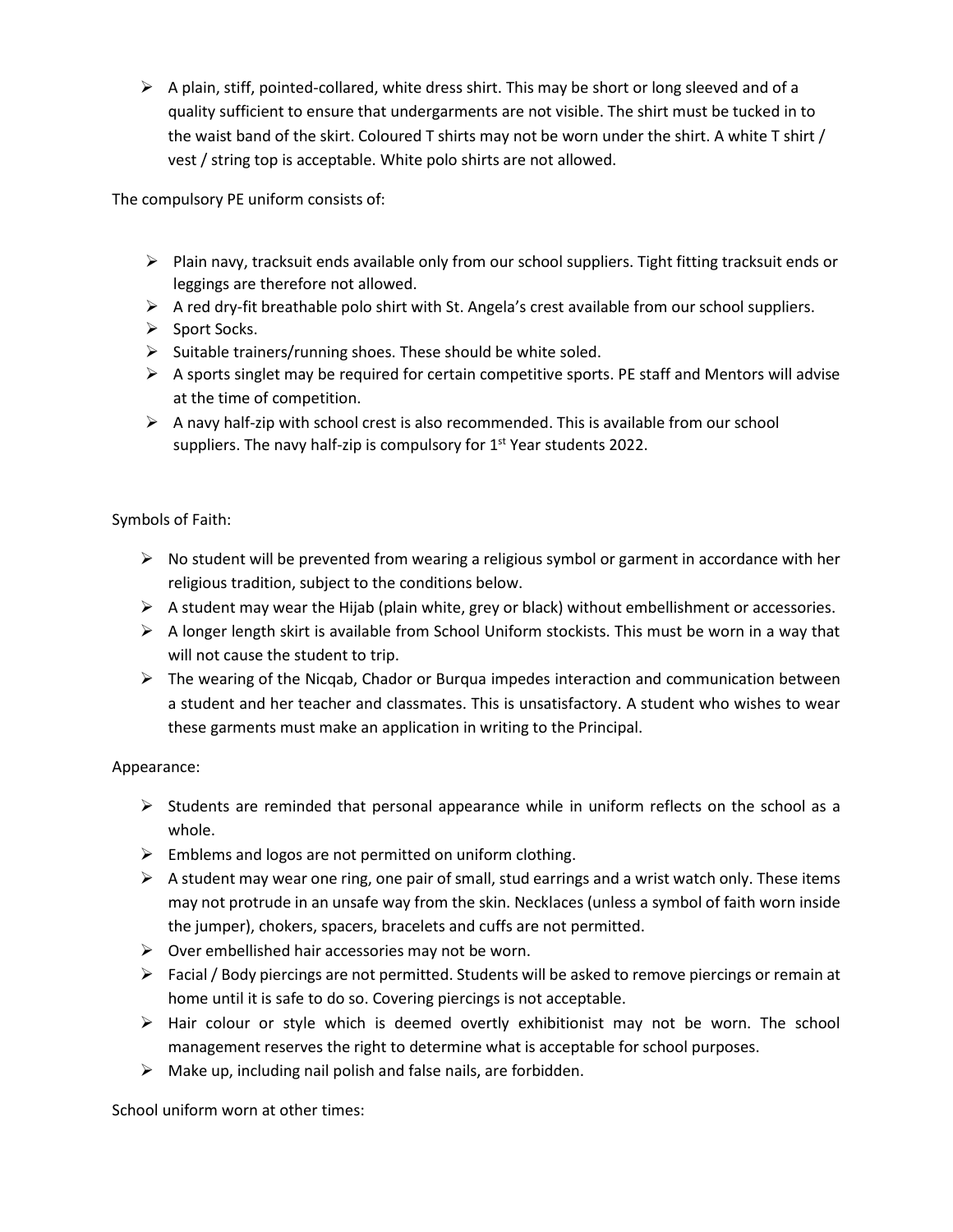- $\triangleright$  Parents / Guardians are advised that students are expressly forbidden to wear any item of school uniform when fundraising for groups not directly associated with the school.
- $\triangleright$  In the event that a student's behaviour outside school is brought to the attention of the Principal or Deputy Principal, a sanction may issue if it is found that the student in question was wearing a piece of school uniform at the time of the misbehaviour.
- $\triangleright$  PE uniform may not be worn to any class other than PE or a class engaging in physical activity (eg SPHE on occasion.)
- $\triangleright$  A modified version of the uniform may be advised on occasion for particular classes (eg gardening, theatre studies.) Arrangements will be advised in advance to students.
- $\triangleright$  In addition, safety equipment may be required in certain subjects. (goggles, white coat etc.) Again, arrangements will be advised to students in advance.

## 5.Technology.

- The school has a Personal Technology Policy which prohibits students from bringing mobile phones or other personal devices into school. Breach of this Rule is a serious matter; sanctions are clearly outlined in the policy. The school reserves the right to confiscate a student's device immediately in every case and to apply further sanction.
- Students requiring the use of personal devices for school tasks must apply in writing to the Class Teacher, who will notify the DP.
- The school has an Internet Usage Policy which prohibits students from accessing internet, laptop or PC without the Class Teacher's permission and supervision. Students are not permitted to use the Computer Rooms or the Computers in the Library during their own time, accept with the permission of the Class Teacher and DP.
- Students may not download or print any item without the Class Teacher's knowledge and permission.
- Students are given a personal account for use in school. It is absolutely forbidden to use another student's account for any purpose. Any such use will be considered a serious breach of the School Code.

6.Out of Bounds.

- Students are assigned a Tutor Room at the start of the year, in which they may congregate and store items, by arrangement with the Class Tutor. Students may not eat or drink in classrooms, unless allowed to by the Tutor, in his/her own classroom. Students are forbidden from visiting other Tutor Rooms; there are open social areas available to the students.
- Students may not visit the bathrooms during class time, unless they have received permission from their teacher beforehand. Between classes, students are asked to seek the permission of the Teacher to whose classroom they are moving.
- Students are not permitted in these areas of the school during lunch time: Merici, Upper Brescia, Veranda,  $1^{st}$  and  $2^{nd}$  floors of St. Joseph's House.
- Students may take lunch in the Refectory in St. Joseph's House, if using the catering services there. Alternatively, 1<sup>st</sup>, 2<sup>nd</sup> and 3<sup>rd</sup> Year students may use Brescia Hall. 4<sup>th</sup>, 5<sup>th</sup> and 6<sup>th</sup> Year students may use the Study Hall. Facilities are provided in these venues, but may be withdrawn temporarily if students do not clean up the areas after themselves. Students are not permitted to take lunch within the buildings, except in these locations.
- The following areas are out of bounds:
	- $\triangleright$  Beyond the end wall of St. Joseph's House i.e. towards the Ursuline Primary School or Gardener's compound. (Students are permitted to walk this avenue to and from school)
	- $\triangleright$  The playing grounds of St. Ursula's Primary School